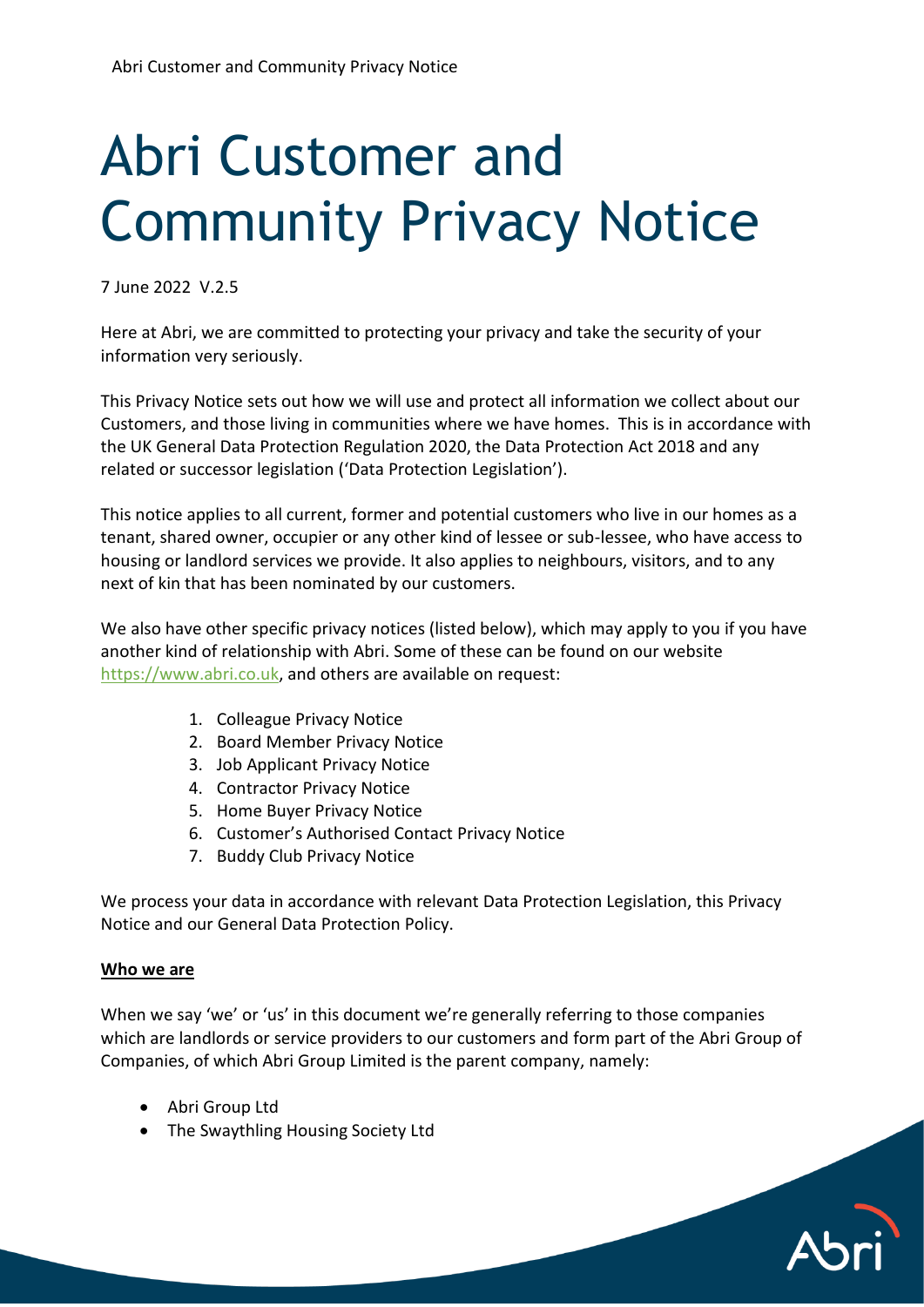These organisations are data controllers and in this Privacy Notice are collectively known as Abri.

#### **What sorts of information do we collect and hold**

We collect and process a range of data about you. Depending on the relationship we have with you, this may include:

- Name,
- Date of birth
- Current, previous and forwarding addresses
- Telephone numbers and email addresses,
- Next of Kin details (for use in emergencies)
- The number and age of people in your household
- Your authorised contact details (email, mobile phone number and landline number)
- Employment details and state benefit entitlements
- Information about your employment status and income levels
- CV, employment and training history and information regarding your digital skills
- National Insurance number
- Records of anti-social behaviour (for more information please contact us and ask for a copy of our Anti-Social Behaviour Policy)
- Records relating to your interactions with our staff (including telephone recordings)
- Information concerning your obligations to us as our tenant or lessee, including rent payments and arrears, or service charges, and compliance with your tenancy contract or lease agreement
- Information concerning your welfare and ability to live independently at home
- Particular needs or conditions that our staff should be aware of when visiting your home
- Other agencies involved with your household
- Details of safeguarding risks to children or vulnerable adults (for more information please contact us and ask for a copy of our Anti-Social Behaviour Policy)
- Financial details bank or building society account details to enable Direct Debit payments; credit ratings
- Responses to surveys
- Photos
- Copies of ID documents

We also process special categories of information (sometimes called 'sensitive information') that enable us to provide services that will meet your needs, protect your interests and those of others who live in Abri homes and nearby communities, and also to comply with our legal obligations under Equalities Legislation. These special categories may include:

- Physical or mental health and disability details, any special adaptation needs you may have as a result of these, and your role as a carer for others in the household.
- Criminal offences, alleged criminal offences, and unspent convictions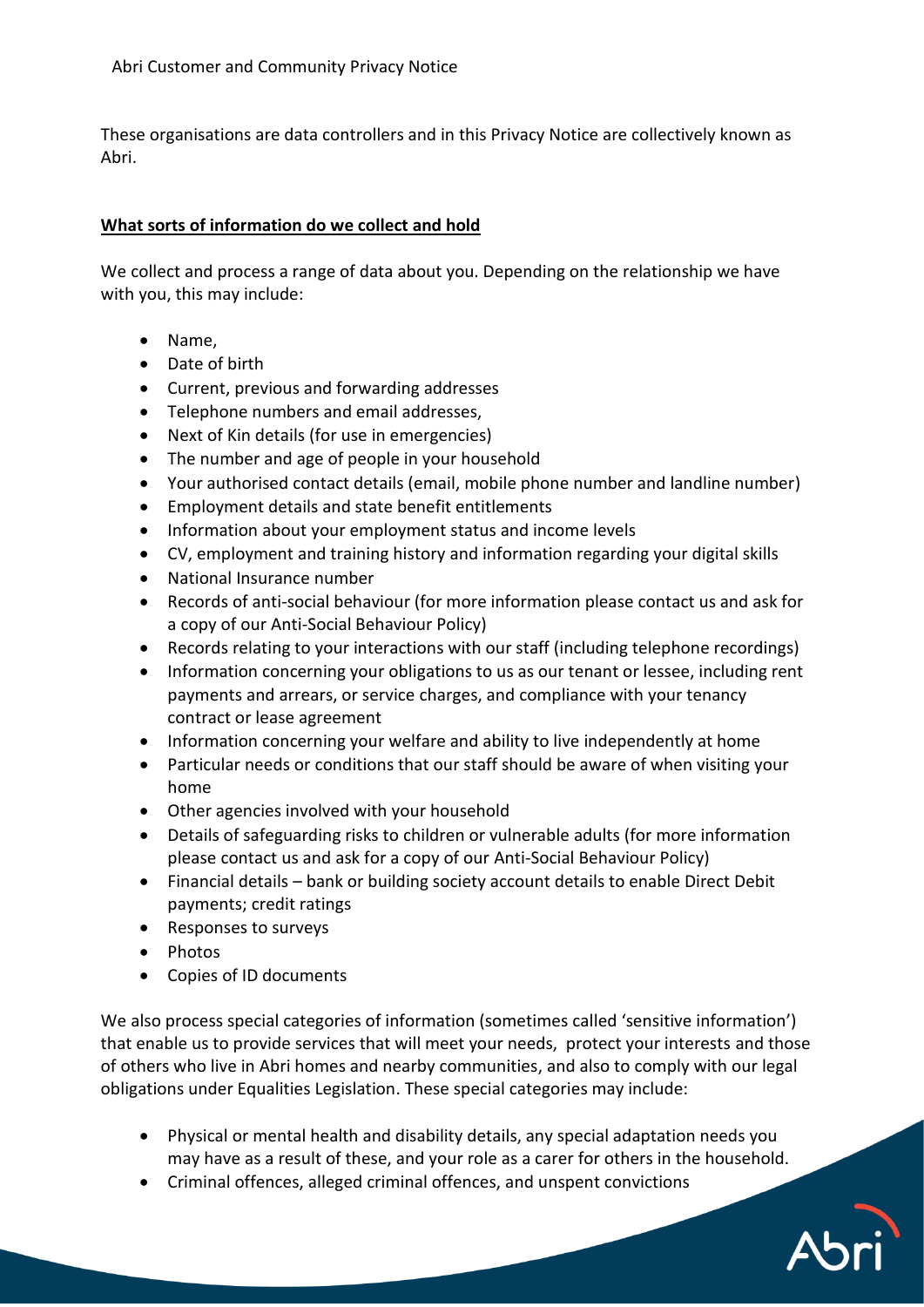• Equalities data, including ethnic origin, religious belief, sexual orientation and transgender status

#### **Children's Data**

We collect the personal data of the children who live in Abri homes so that we know who all our customers are, tenants and occupants alike, and can fulfil our obligations as landlord to everyone who lives there. We rarely collect more information than name and age of these children but to the extent that they may occasionally be mentioned in our customer contact or case records (because of information we have been given by our adult customers) we do also have this information on our records too. Sometimes we also invite customers to apply to participate in Abri funded community activities or services, or to take advantage of our careers related services. If children in your household wish to take part we will then collect data that is relevant to these activities/services too. This may include: details of their school, education, hobbies and sporting interests, and any medical conditions, disabilities or impairments that may affect their ability to participate, or require us to make appropriate adjustments to improve access.

If it comes to our attention that any children living in our homes are at risk we will also process the data necessary to provide a referral to Children's Social Services.

#### **Closed Circuit Television (CCTV)**

The CCTV systems installed across our buildings and sites are for safety and crime prevention only. Clearly visible notices are provided where CCTV is used, except in the rare instances where covert CCTV is in place (directed away from public spaces) for legitimate legal reasons i.e. in cases of ongoing serious ASB, domestic violence or other criminal actions perpetrated against a particular household. The reception area and interview rooms of certain Abri corporate buildings have CCTV and optional voice recording facilities which will only be activated with your knowledge (usually by use of notices).

CCTV images can be shared with lawyers, police and other agencies working to prevent or investigate crime, improve public safety or resolve antisocial behaviour.

CCTV images may also be shared with insurance companies for the purpose of determining liability for damage or harm caused by an incident involving those shown in the footage.

CCTV images are also retained for up to eight weeks or, until enforcement action is complete, and images that are no longer required will be destroyed.

Abri has a CCTV policy which can be accessed on request.

#### **How we collect information about you**

We collect information about you throughout our relationship. This includes:

• When you apply for a home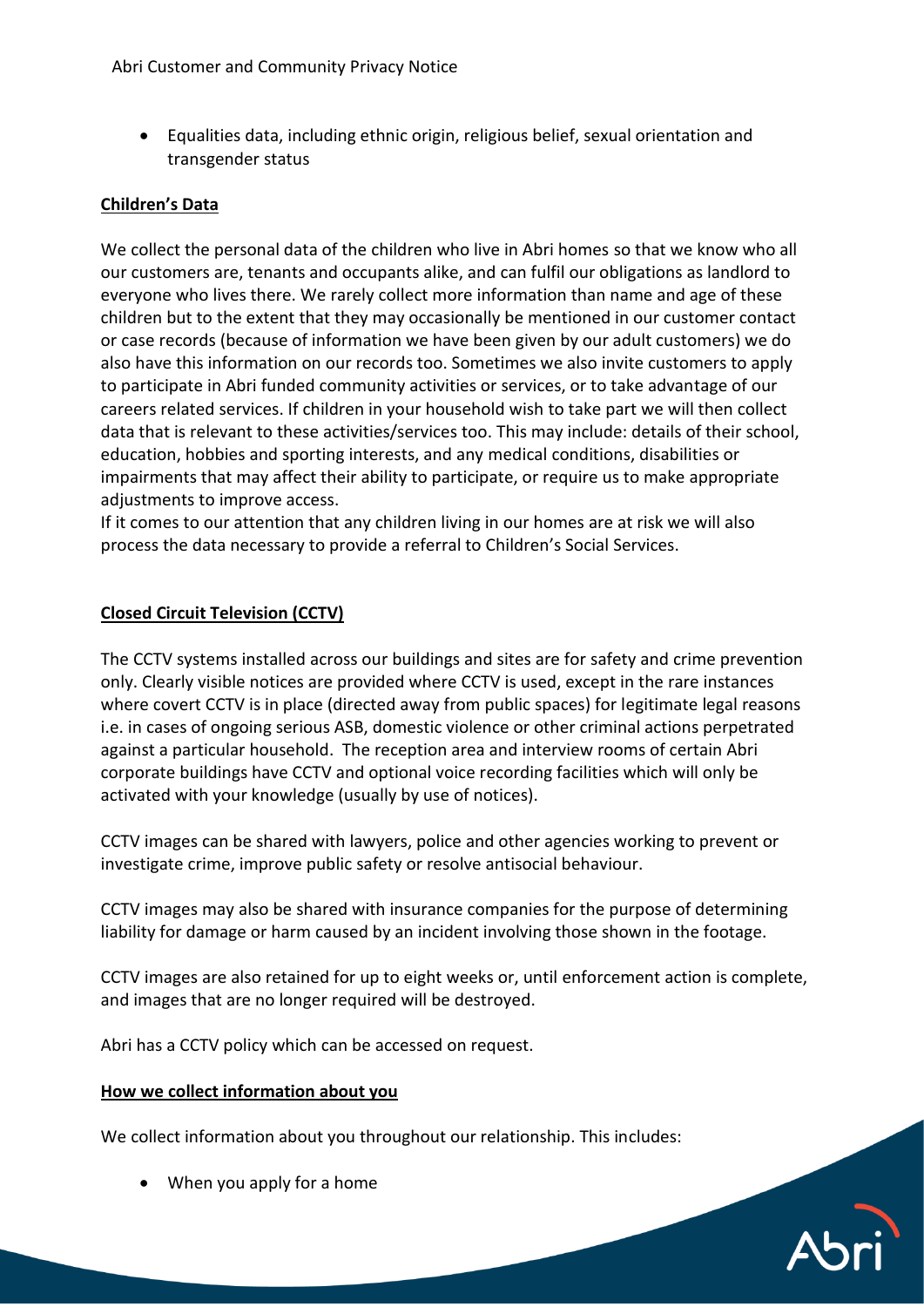- When you sign a tenancy, shared ownership, lease or tenancy exchange agreement
- Through ongoing contact with you during a tenancy or lease
- When you access services by logging onto our website or customer portal
- Recording information from calls and on-line chats with us
- When you terminate a tenancy or the resale process
- If you make a complaint
- When dealing with anti-social behaviour (ASB) issues, which you or one of your neighbours has raised
- When we provide welfare & benefits advice or support
- When we provide employment support or training advice
- When you respond to our surveys
- If you enrol as a member of our Community Pantry or Good Grub Club schemes
- If you get involved with residents' scrutiny discussions

In some cases, we may collect information about you from third parties, such as your next of kin or authorised contacts, local authorities (eg. social services or occupational therapists), landlords, medical and health services, the police or neighbours (in the case of complaints or concerns raised about you).

## **How do we use your information?**

We process personal information to enable us to manage our business of providing social and affordable housing, accommodation and services, which may include any of the following:

- Letting, renting, leasing and selling properties (including shared ownership, right to buy and right to acquire)
- Managing tenancies and leases
- To facilitate tenant mobility by enabling mutual exchange of rented properties
- To facilitate your access to third party financial credit services eg. hire purchase of household goods
- Maintaining and repairing our rented or leased properties
- Collecting and receiving rent (including arrears), service charges and charges for additional services;
- Administering waiting lists
- Providing certain welfare and benefit related services, advice and support
- Maintaining our accounts and records
- Provision of customer service
- Ensuring that our properties are kept in good order
- Training and monitoring service provision
- Monitoring and resolution of anti-social behaviour and disputes
- Safeguarding of children and vulnerable adults who live in or nearby our properties
- Ensuring the protection of our staff, contractors and those other tenants or visitors to our properties who may be affected by criminal or anti-social behaviour
- Investigating complaints
- Providing education, employment and training advice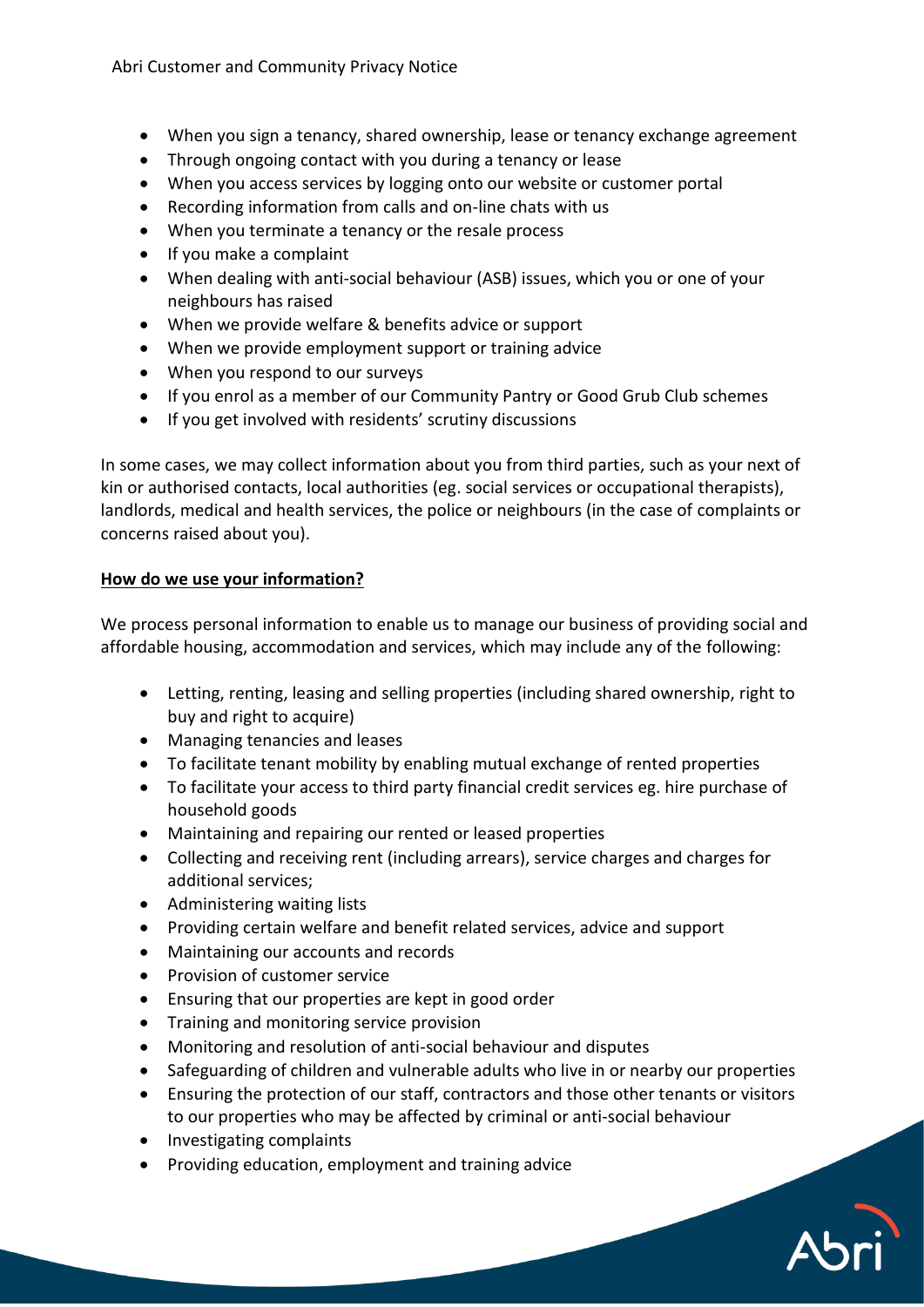- Providing independent and supported living services
- Providing/facilitating access to community based activities eg sports and fitness
- Fraud and money laundering prevention.
- Processing requests from third parties dealing with e.g. council tax, shelter, homelessness
- Better understanding your needs and those of our other tenants or people who will live in proximity to you
- For ensuring that our staff are always properly informed and equipped to provide the services you are entitled to receive, in a way that addresses both your needs and theirs.
- Making organisational improvements
- Engaging with our customers to get feedback on our current services and any improved or expanded service offers which we may provide or procure from others for your benefit in future
- Providing details of promotions, opportunities and special offers which may be of interest to you (with your consent, where appropriate)
- Getting in touch with you via phone, email, post or the customer portal
- Complying with our legal obligations, including health and safety.
- Providing optional additional safety and wellbeing services to those who live in our properties
- Managing legal risk and obtaining legal advice/representation where necessary
- Responding appropriately to public health emergencies
- Making strategic decisions based on evidence regarding levels of affordability among our customer-base

In some circumstances we may anonymise your personal data (so that it can no longer be associated with you) for research, surveys or statistical purposes in which case we may use this information indefinitely without further notice to you.

## **Who may provide us with information about you**

Occasionally we are provided with information about you by third parties. These may include:

The Fire Service – in relation to safe and well visits, or after attendance at an emergency callout at your home

The Police – in relation to anti-social behaviour or to verify/check details of unspent convictions or sex offender registration at time of letting a property or extending a tenancy Local authority social services – in relation to safeguarding matters

Local authority home-finder services – in relation to applications for an Abri home Local authority housing services – in relation to threatened homelessness

Specialist tenancy support service providers – Housing First – if your tenancy is supported by them.

Agencies involved in providing specialist support services for employment and career advice, and related training

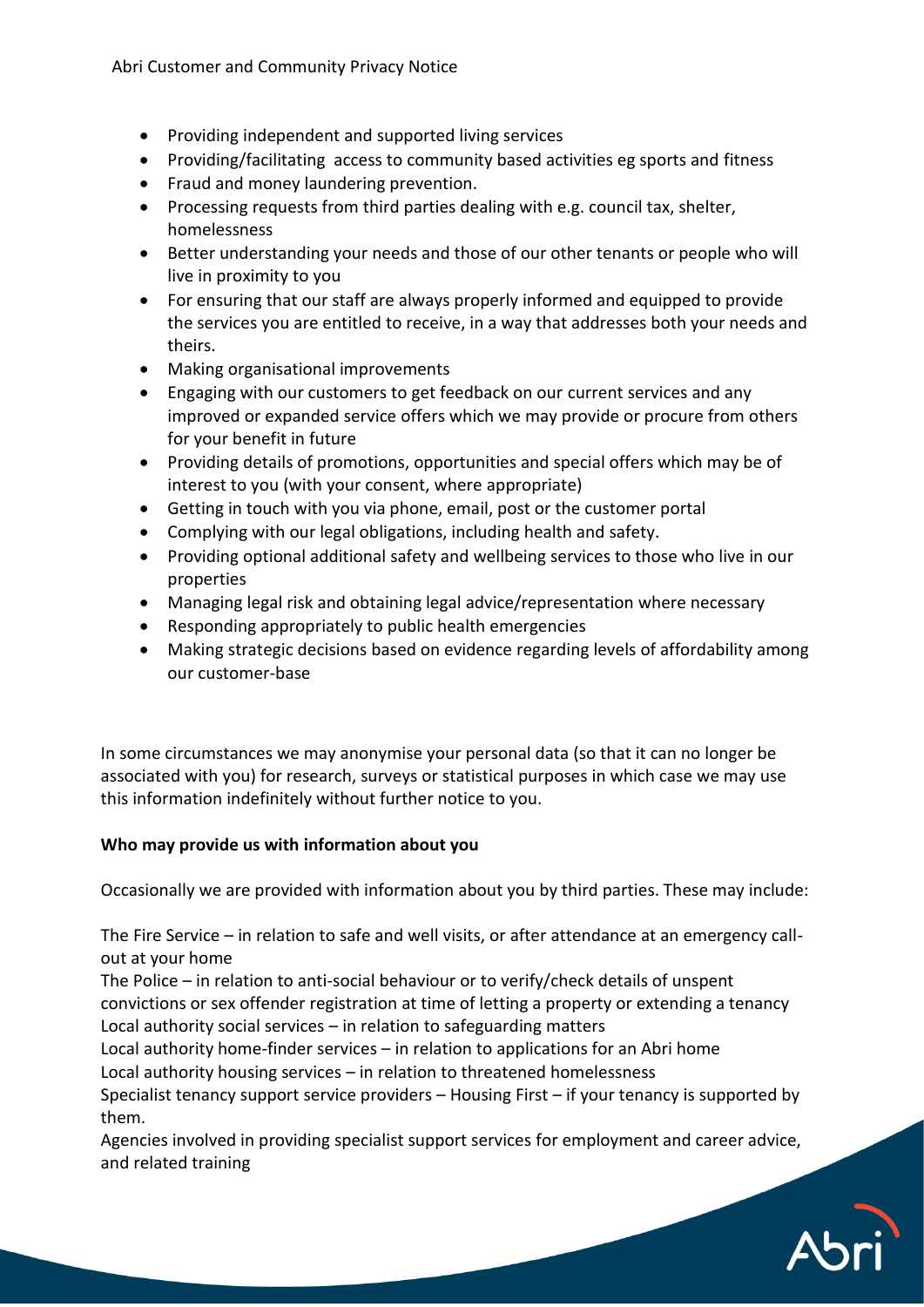Neighbours or other members of the public - who are reporting alleged anti-social behaviour or other issues affecting your tenancy

Any person that has been appointed by you under the Abri 'Authority to Discuss' procedure – allowing them to speak on your behalf about matters designated by you. Any person who is designated under a Power of Attorney to speak or act on your behalf

#### **Who we might share your information with?**

Where it is necessary to share information about you, we will always comply with all aspects of Data Protection Legislation. Set out below are examples of when this may occur.

Some of your information will be accessible by colleagues, with those parts of our organisation that are involved in supporting our services to you. Sometimes, we appoint third parties to do work for us which may involve them processing your data on our behalf.

Occasionally we need to share personal information we hold about you with others, including next of kin (particularly in emergencies or when we urgently need to carry out gas safety inspections and are struggling to fix an appointment with you), or with anyone who has been designated by you as authorised to receive information in specific circumstances, or to help you manage your account with us.

Sometimes, we may need to share your information with other organisations. We will only do so when reasonably necessary, and when we have a lawful basis, either because you have consented, or the Data Protection Legislation enables us to do so for another reason, for example because we need to do so in performing our landlord obligations or because it is on our legitimate interests to do so in running our business effectively and efficiently. Occasionally we share your information because we are compelled to do so, for example, because a court has ordered it, or because we have to do so under law.

Where reasonably necessary and lawful, we may share certain information with:

- Contractors (who carry out repairs, safety work, maintenance, emergency response services and installations)
- Out of hours emergency customer contact services
- Local authorities (including homelessness units, social services, occupational therapists and council tax depts)
- Organisations providing specialist tenancy support services eg Housing First.
- Agencies involved with benefits and tax credits (including the DWP and Pensions service)
- Organisations which provide educational and career-based training **(always with your consent)**
- Other registered providers of social housing providing tenancy support services **(always with your consent)**

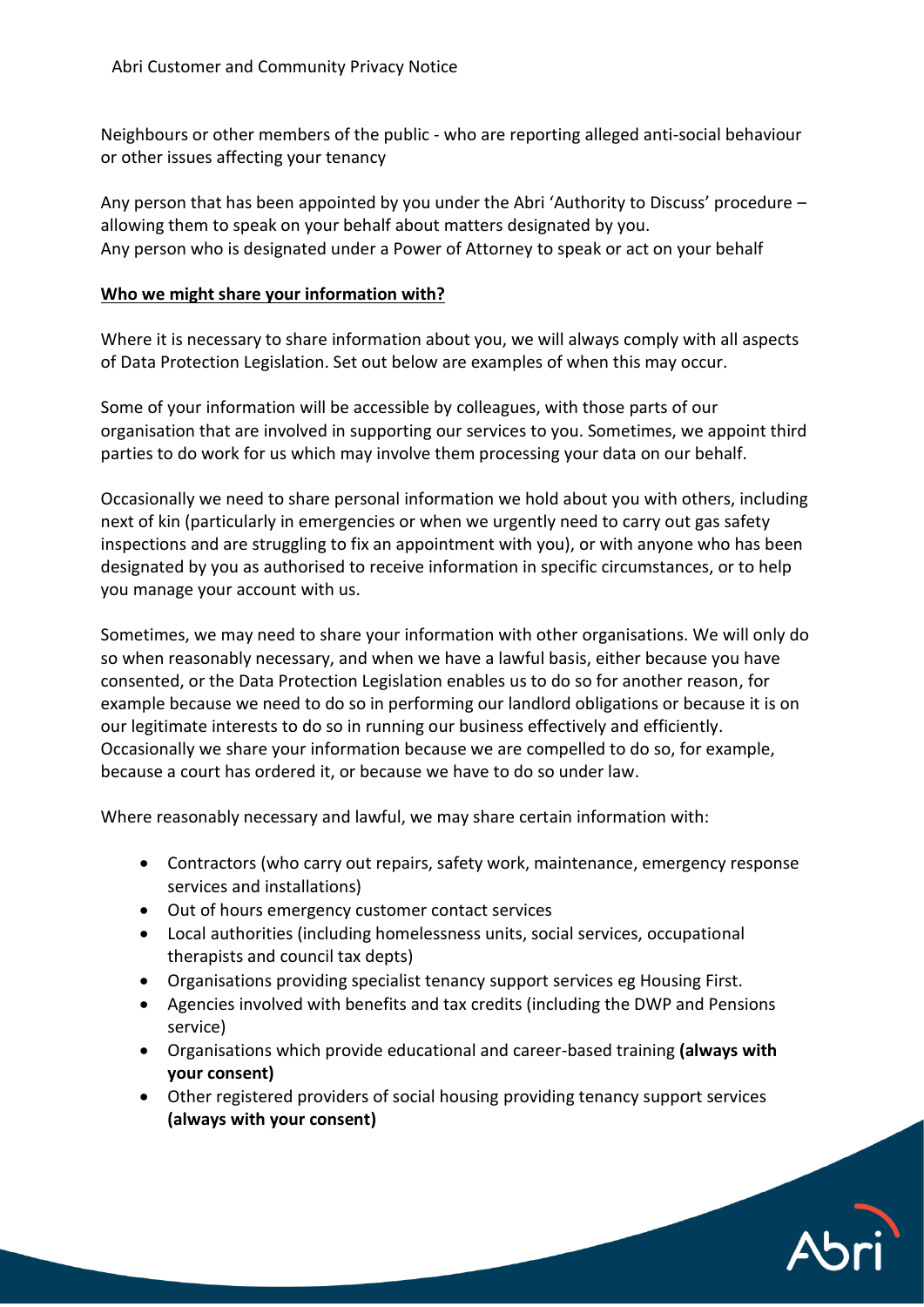- Organisations that provide community based sports , fitness or wellbeing activities to adult or child customers **(always with the consent of the participant or their parent, if under 16)**
- Charities and voluntary agencies (**always with your consent**)
- Health services (including GP) (**always with your consent, unless in case of a lifethreatening emergency**)
- Police and law enforcement agencies
- The Financial Conduct Authority and HMRC
- Probation services
- Emergency services
- Schools and examining bodies
- Anyone you have appointed as your authorised contact for management of your tenancy, or who is formally registered (by the Office of the Public Guardian) as your lawful attorney under a Lasting Power of Attorney
- Designated Tenant Panel for review and resolution of formal complaints (**always with your consent**)
- Home service and care providers
- The NHS Trust which employs you if you rent accommodation from us connected to your work with the NHS.
- Other landlords (**always with your consent, where a reference is being provided**)
- Utilities companies
- Insurance companies
- Courts and tribunals
- The Regulator of Social Housing
- Central government departments
- Auditors
- Debt collection agencies
- Credit reference agencies, to facilitate social housing fraud checks
- Survey and research organisations
- Press and the media (**always with your consent**)
- Financial service providers and advisors
- Mortgage administrators and lenders
- Solicitors

# **Lawful Grounds**

We collect, use and occasionally share your information for reasons which are recognised as lawful. These include:

- 1. the performance of: our landlord's obligations under your tenancy, lease or shared ownership contract with us; or other service contract we may have with you.
- 2. compliance with obligations imposed by law on us as landlords and as an organisation that processes financial payments;
- 3. protecting the vital interests of our customers, staff or contractors when their life, health or well-being are seriously at risk;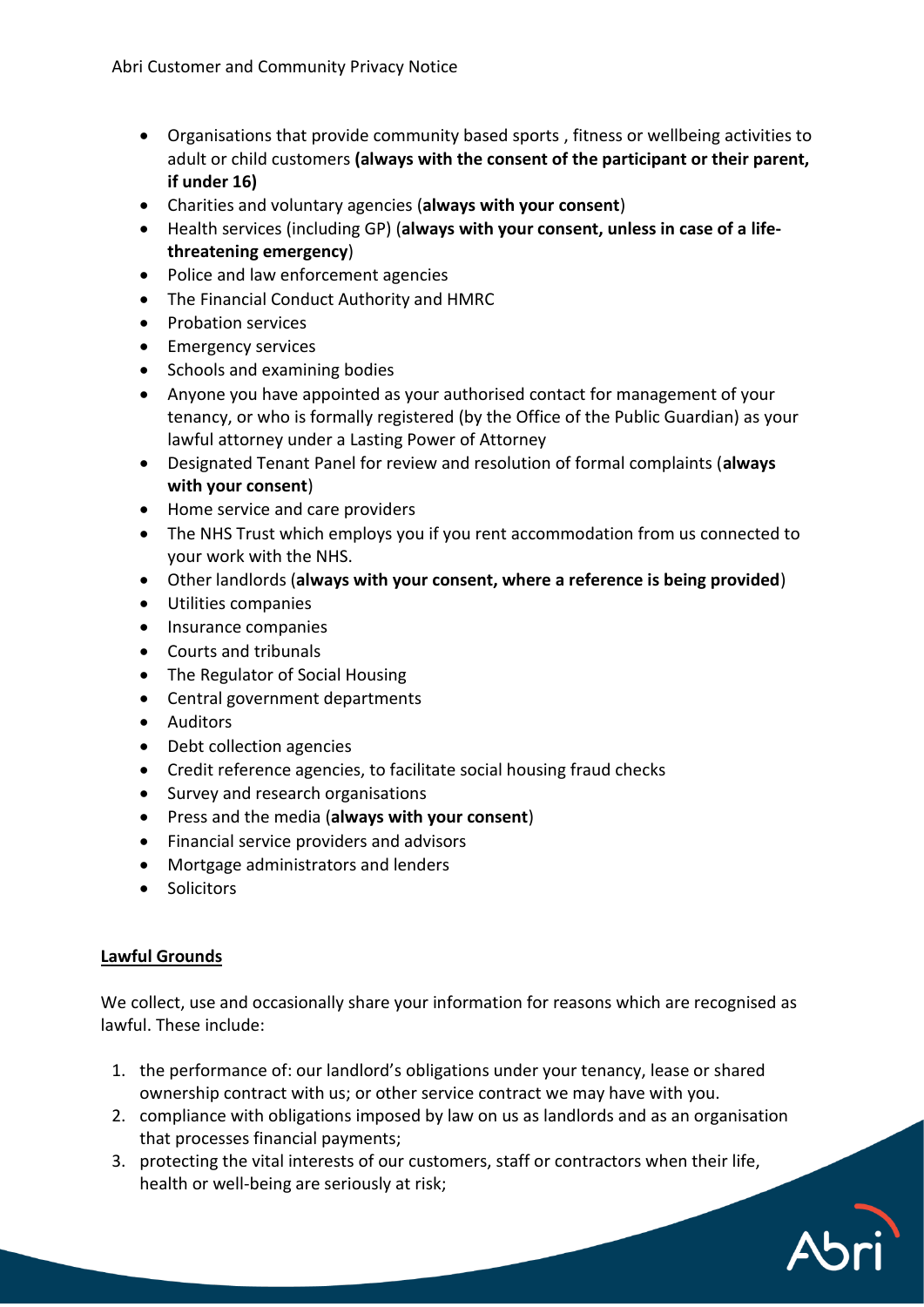- 4. the performance of a task carried out in the public interest eg. safeguarding of children and vulnerable adults;
- 5. our legitimate interest in:
	- preparing to enter into a contract with you (tenancy, shared ownership or lease) including all necessary due diligence and disclosure
	- taking due care of our housing stock,
	- ensuring that payment due for rent, service charges, utility bills or council tax incurred while living in our housing is paid by our tenants, former tenants, lessees and former lessees
	- ensuring that payment due for rent is covered by Universal Credit payments to the extent of the customer's entitlement
	- prevention of fraud or other criminal activities that might cause harm to our business or to our customers or contractors
	- helping to make the communities where our tenants or lessees live safe and secure environments
	- protecting the viability of our business, so that we can continue providing affordable housing to people who need it
	- contributing to the government and local authority's efforts to reduce homelessness within our communities
	- taking legal advice or bringing legal proceedings
	- facilitating the wellbeing of our colleagues and customers
	- enabling others (eg. our customers or contractors) who have sustained damage or harm to take lawful action to recover damages or seek other legal redress for their loss
	- ensuring that our staff are always properly informed and equipped to provide the services you are entitled to, in a way that addresses both your needs and theirs; and,
	- making strategic decisions that are based on evidence regarding levels of affordability among our customer-base
- 6. when you have provided us with your consent, eg. to allow us to send you information about services and opportunities that might interest you as our tenants. For more information on consent see page 7 of this Notice.

When we have collected sensitive information, we need additional special reasons for doing so and these might include:

- 7. your express consent
- 8. it is necessary for social protection, being intended to reduce risk to customers which flow from old age, ill-health or disability
- 9. it is necessary for bringing or defending a legal claim
- 10. it is in the substantial public interest, for example in respect of measuring and monitoring performance against equalities standards.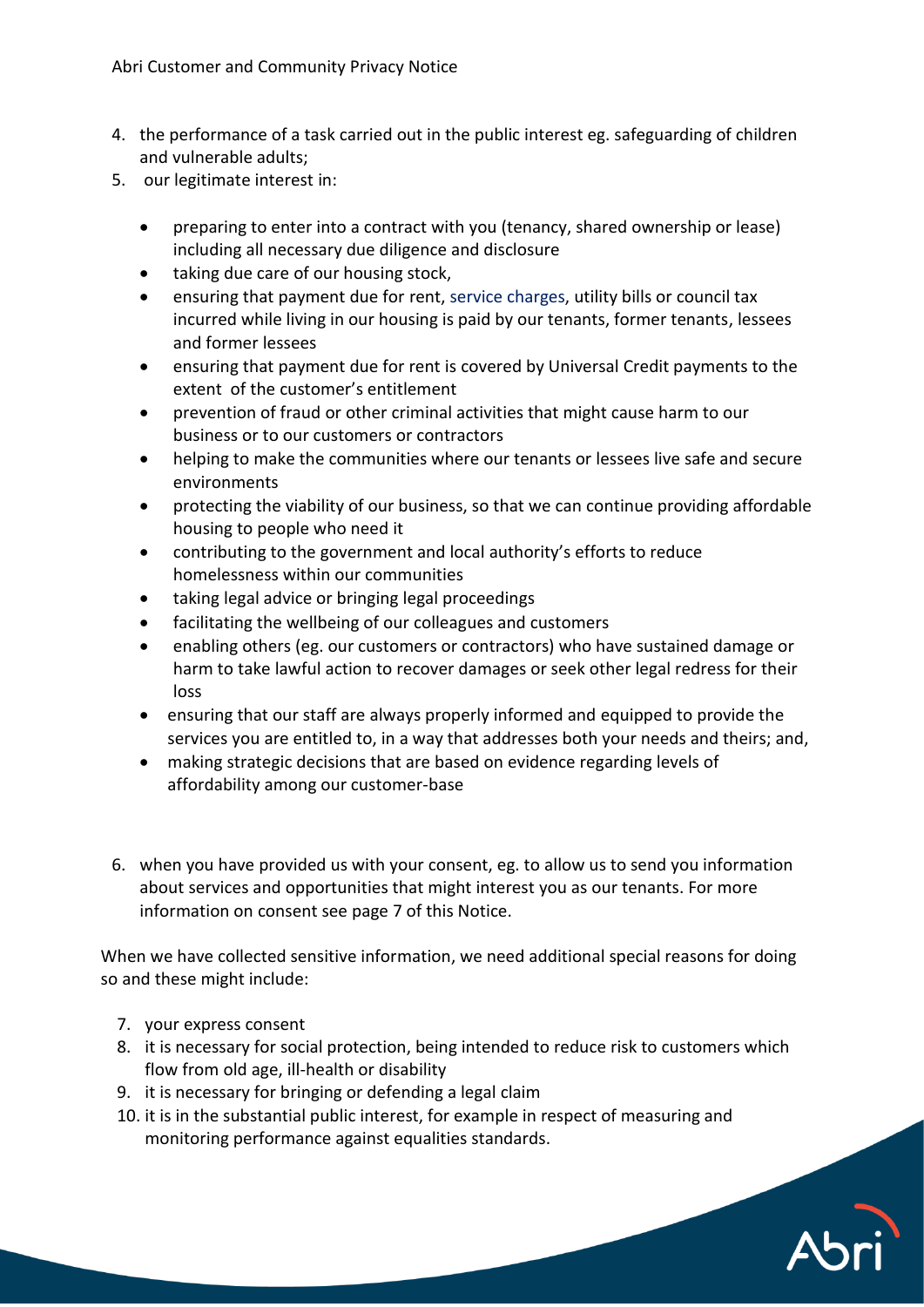Abri has a Special Category Data Processing Policy that sets out in greater detail how we justify using sensitive data in specific situations. Please contact us at [abridataprotection@abri.co.uk](mailto:abridataprotecion@abri.co.uk) if you would like to know more about this.

# **Use of Text Analytics (AI) Tools**

The software used in our customer survey feedback analyses sentiment by natural language processing techniques to focus on indicators in use of language to determine how customers feel about our services. By understanding grammatical structures, verbs and nouns and the sequences in which they appear, the Sentiment Engine provides an 'emotional response indicator'.

## **How long we keep your information**

We will always keep your information in accordance with the law and regulation, and we'll never keep your information for longer than is reasonably necessary.

Your basic tenancy or lease information (i.e. your name, date of birth and address while a tenant of any landlord within the Abri Group) will be stored permanently against any tenancies you have had with us but once your tenancy has ended, we aim to delete all other information six years after your tenancy has ended.

Recordings of standard telephone conversations are held for a period of time which will not exceed six weeks unless they are deemed abusive or threatening, or if they contain content which is relevant to an ongoing investigation, in which case they will be kept until all relevant investigation actions are complete.

## **Information security**

We take the security of your data seriously, and we have internal policies, controls (electronic, physical and managerial) and procedures in place to ensure that your data is not lost, accidentally destroyed, misused or disclosed unlawfully to others, and is only accessed by our colleagues in the proper performance of their duties. These security measures include:

- Limiting access to our building to those we believe are entitled to be there (by the use of key card passes and ID Badges)
- Implementing access controls to our technology and devices, such as firewalls, ID verification, and encryption.
- Implementing strict procedures which limit access to your data only to those staff or contractors who need to see it in order to carry out their jobs and/or deliver services to you.
- Never asking you directly for your passwords.

If you are registered with our customer portal, you are the owner of your username and password, you mustn't share this information with anybody else.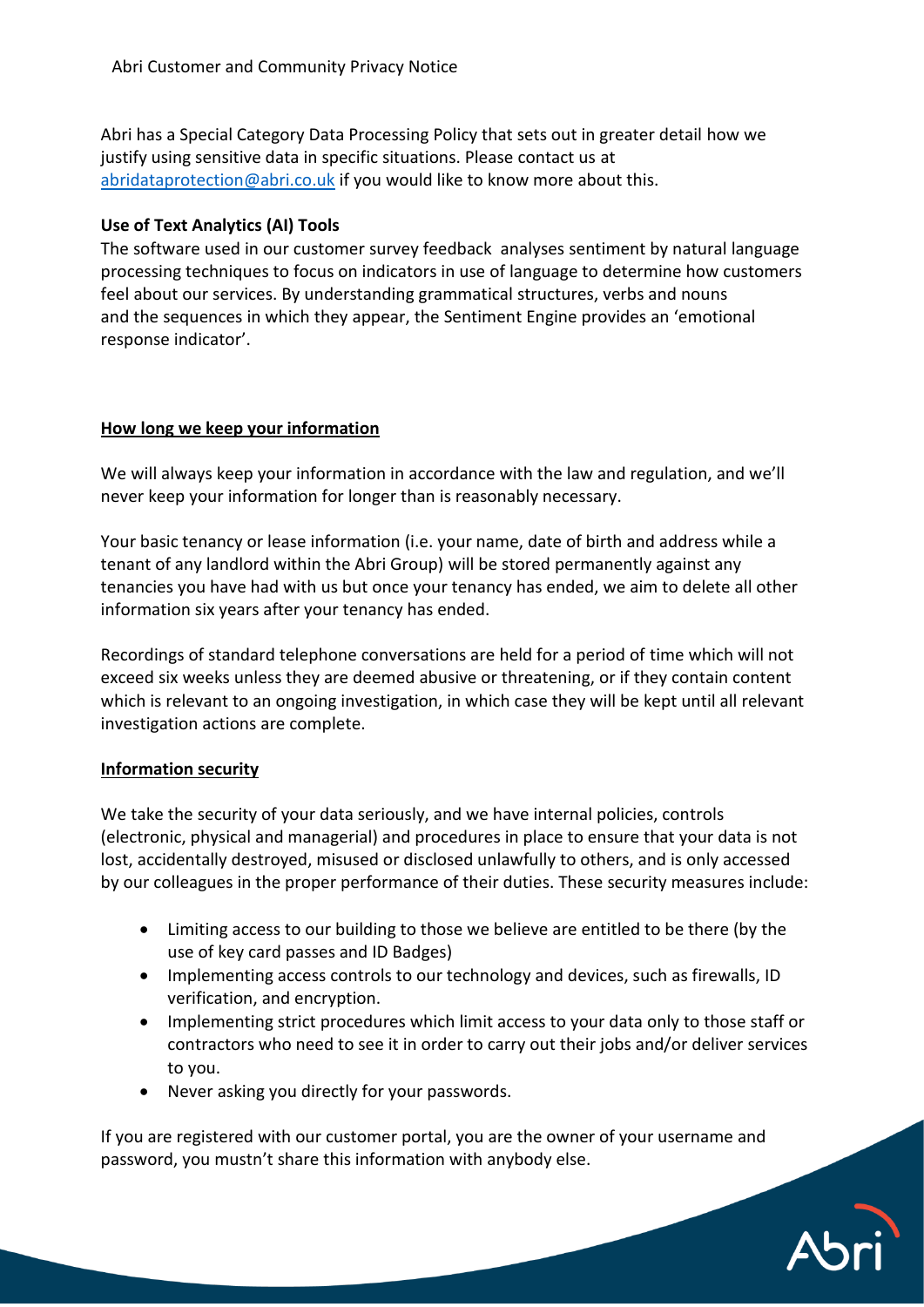# **International Transfers**

It may sometimes be necessary to transfer personal information outside the UK as a result of our requirements for data hosting services. If we do this your personal information, will continue to be subject to appropriate safeguards as set out in Data Protection Legislation.

#### **Links to other websites and use of digital platforms**

We will sometimes provide you with links to other websites, but these websites are not under our control. We will not be liable to you for any issues arising in connection with their use of your information, the website content or the services offered to you by these websites. Therefore, we would advise you to consult the privacy policy and terms and conditions on each website to see how they may process your information.

In addition, when using other digital platforms such as Facebook and social networks, please remember it is your responsibility to set appropriate settings on your accounts so you are comfortable with how your information is used and shared on them.

#### **Your rights**

#### *Access to your personal information*

You have the right to a copy of the personal information that we hold about you. This is often called a Subject Access Request (SAR), and there are limits to this right, such as where the disclosure of the information would unreasonably impact the data protection rights of a third party.

Before providing personal information to you or another person on your behalf, we may ask for proof of identity and information about your interactions with us so that we can locate your personal information. Your request can be submitted through our customer portals or it can be emailed to abridataprotection@abri.co.uk To find out how else you can contact us, please visit our website.

## *Correction of your personal information*

If any of the personal information we hold about you is inaccurate or out of date, you can request that it be corrected or updated. Or you can amend it yourself by logging in to the customer portal and editing you records.

We rely on you and any third parties from which we source information about you to provide information that is correct, and to inform us as soon as possible of any changes that affect the accuracy of that information. It is particularly important that the contact details we have for you, and anyone that you have consented to us sharing information with about you, remain up to date.

## *Right to object to our processing of your data*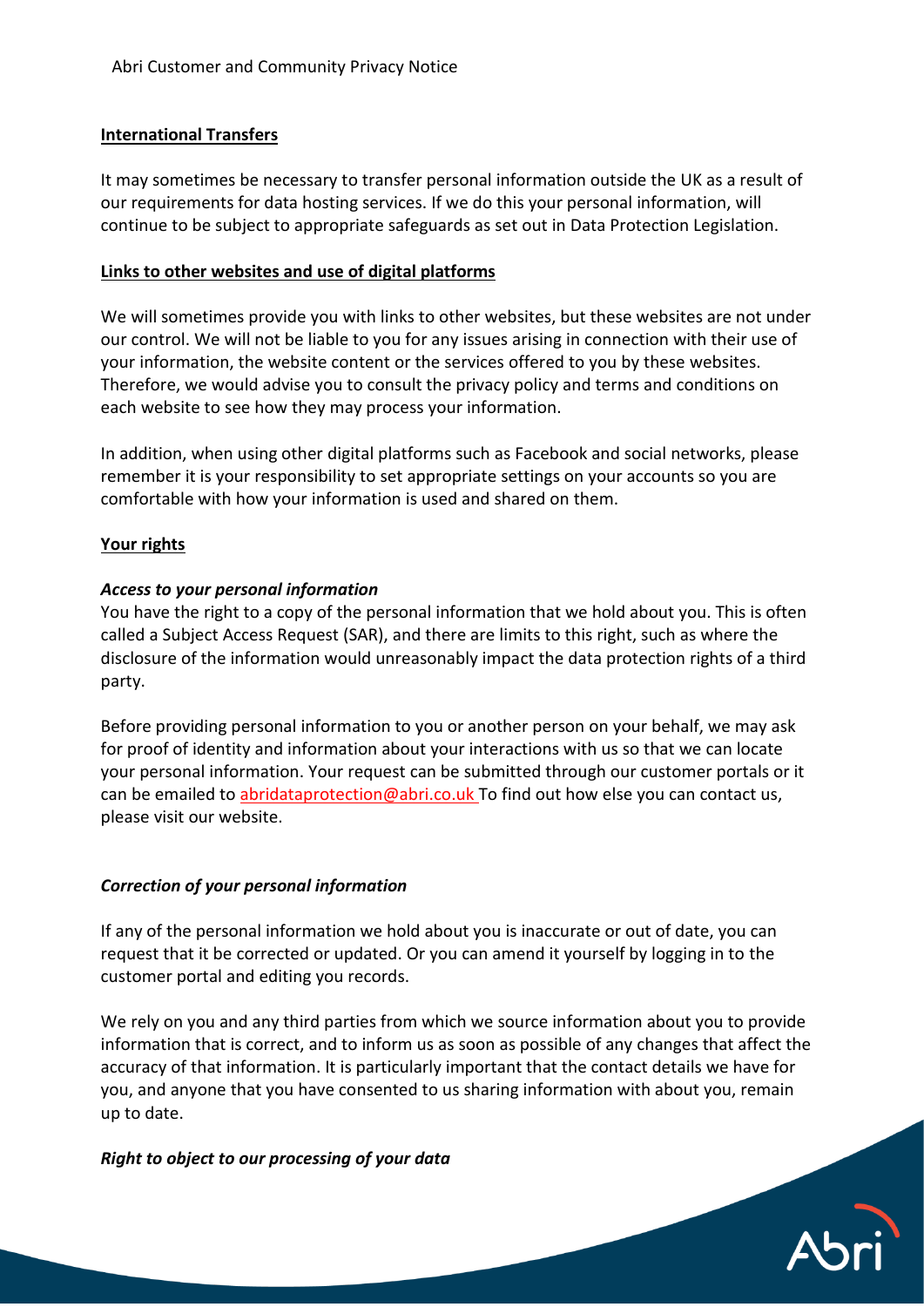If we rely on our legitimate interests as a basis for processing your personal data, you have the right to object to our continued use of that information, unless we can show that there is a compelling reason for the processing to continue or we are bringing or defending a legal claim.

## *Right to erasure of your personal information*

You have the right to ask us to erase your personal information if:

- there is no longer a lawful reason for us to use it (including when you have withdrawn consent);
- our original purpose in processing that data no longer exists, and no other purpose has replaced it;
- you have objected to our processing of the information and there is no overriding legitimate interest for us to continue the processing; or
- the personal information has to be erased in order to comply with a legal obligation

We can refuse to erase your personal information in certain circumstances, including, when:

- we have an overriding legitimate interest in continuing to process it;
- we have to comply with a legal obligation that requires us to continue processing that information
- we need to do so as part of a task we are carrying out in the public interest; or
- we need the information as part of a legal claim that we are bringing or defending

## *Right to data portability*

You have the right to receive and reuse your personal information which you have provided to us, for your own purposes across different services. This applies where the processing is based on your consent or for the performance of a contract and when processing is carried out by automated means.

## *Right to restrict processing*

You can tell us that you do not wish us to process certain personal information related to you for example if you believe it is not accurate, or you feel it is unlawful or being used for a purpose different to what you were told we would use it for. You can also tell us that you do not wish us to process information relevant to your ethnic origin, sexuality, health or disabilities or religious beliefs for the purpose of monitoring equality of opportunity or treatment.

#### *Consent*

In some circumstances, your consent is the legal basis for us using your information.

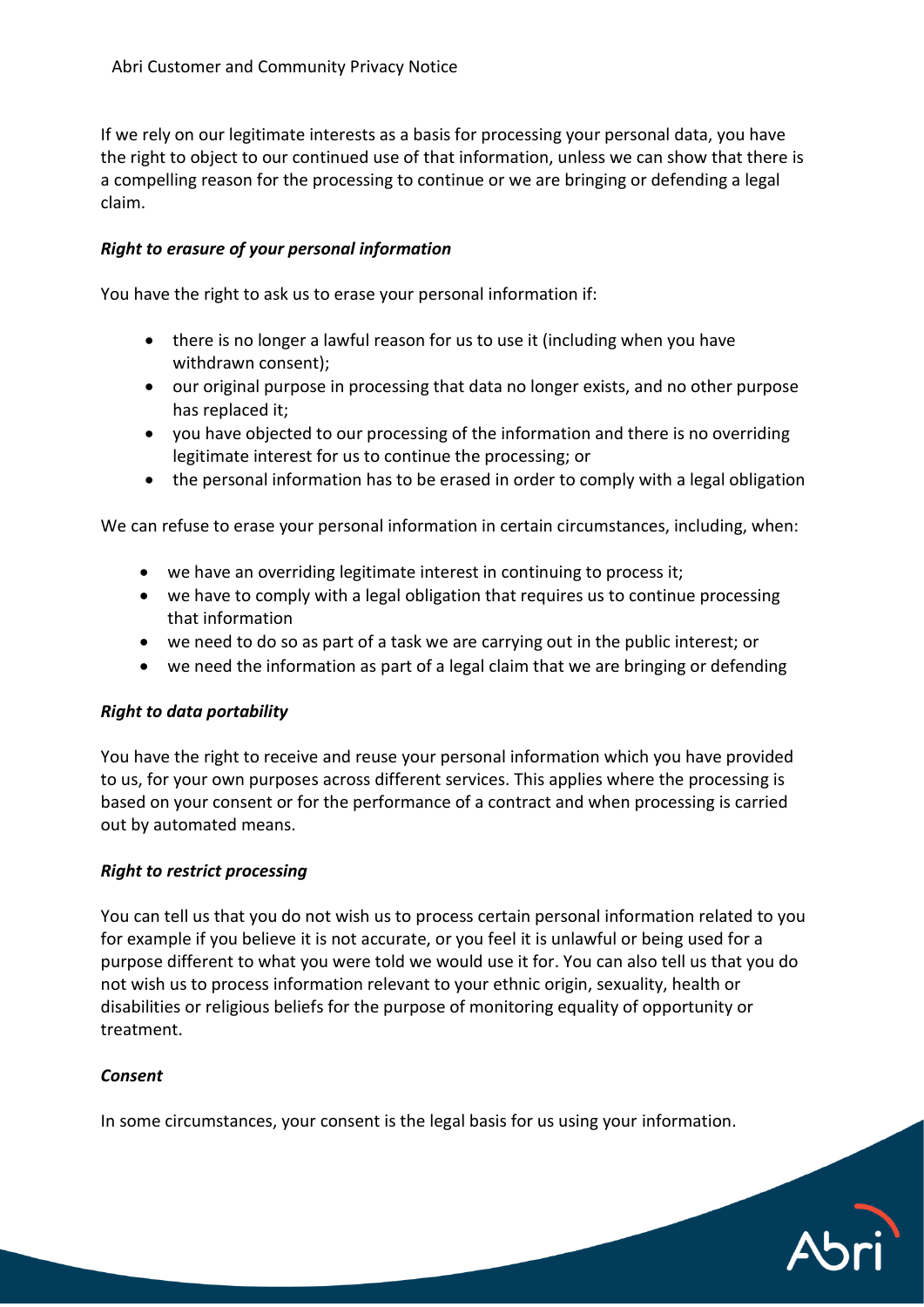Consent must be freely given by you for a specific purpose; we will always clearly explain why we need the information we have asked you for. Consent must be clearly given; so, we never assume your consent, or use pre-ticked boxes to communicate consent.

You have the right to change your mind at any time and withdraw your consent. The consequence might be that we can't do certain things for you. Consent can be withdrawn using our customer portal , by emailing abridataprotection@abri.co.uk or by writing to us at the address given below.

We always ask for the consent of a parent when we wish to share the data of any child (under 16) based on the provision of consent.

## **Contact us**

If you'd like to exercise any of these rights or have a question about this policy or the way your personal information is used, please contact our Data Protection Officer by one of the following means:

**By emailing:** abridataprotection@abri.co.uk

**Online**: through logging on to the customer portal

#### **By Phone**: via our **Customer Experience Service Centre:**

**-** for customers in Bristol, Somerset, Dorset and Devon: 01935 404 500

- for customers in all other locations: 0300 123 1567

**By Post:** Data Protection Officer, Abri Group Ltd., Lupin Way, Yeovil, Somerset BA21 8WN.

#### *Lodge a Complaint via our Complaints team*

You can lodge a complaint about the handling of your personal data at any time by calling our Customer Service Centre on the phone numbers given above; or by emailing: abridataprotection@abri.co.uk.

## *Lodge a Complaint with the Supervisory Authority*

You have the right to lodge a complaint to the Information Commissioner's Office (UK's Supervisory Authority) go to [www.ico.org.uk](http://www.ico.org.uk/) or ring 0303 123 1113 to find out more.